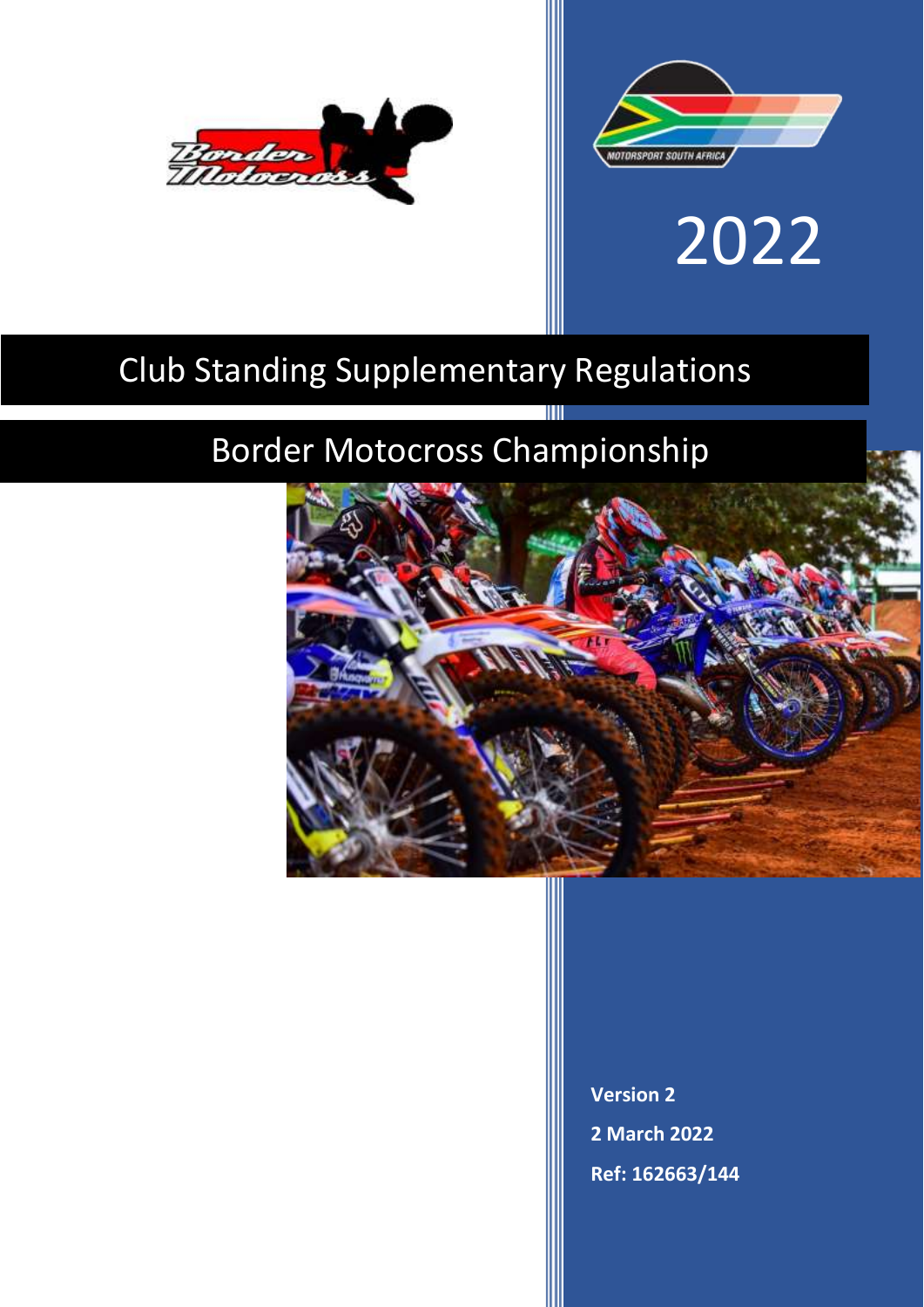#### **REVIEW AND AMENDMENTS**

ANY proposed / desired changes to these Championship Regulations must be submitted to the Controllers for approval. The Controllers reserve the right to introduce new Regulations and / or amend existing Regulations with the approval of Motorsport South Africa (MSA).

Amendments and updates to the rules will be recorded in the Amendment Record, detailing the updated version, date of approval of the amendment and a short summary of the amendment. The new version of the rules will be published by MSA at least seven (7) days prior to the next event being held unless a shorter notice period is approved by MSA.

| <b>Modified Rule</b><br><b>Number</b> | <b>Date Applicable</b> | <b>Date of Publication</b> | <b>Clarifications</b>      |
|---------------------------------------|------------------------|----------------------------|----------------------------|
| 3.7 and 3.8                           | Immediate effect       | 02.03.2022                 | <b>Wording deleted</b>     |
| <b>New 3.7</b>                        | Immediate effect       | 02.03.2022                 | <b>Wording added</b>       |
| 3.8 to 3.11                           | Immediate effect       | 02.03.2022                 | <b>Numbering corrected</b> |

#### **AMENDMENT RECORD**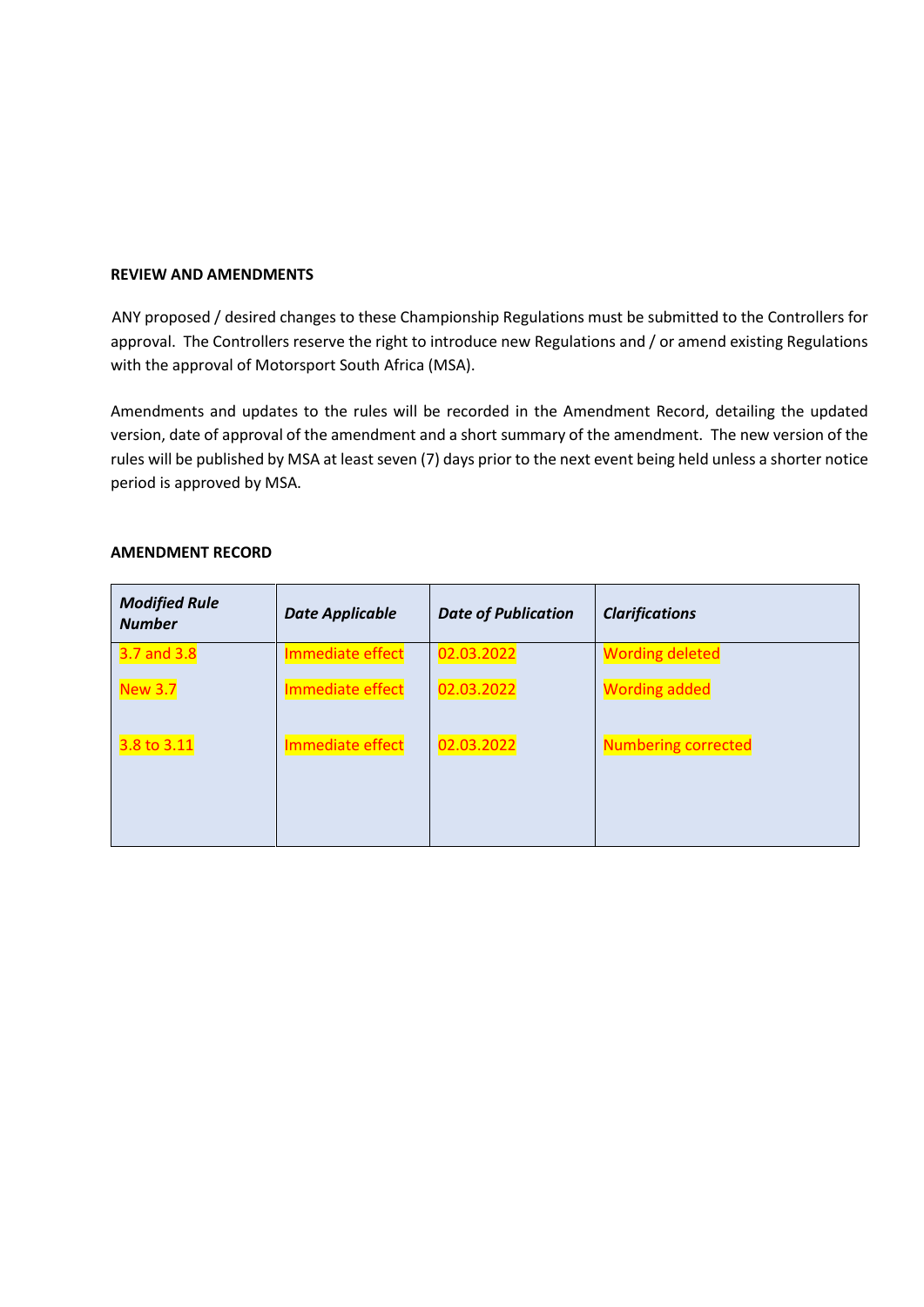# **INDEX:**

- 1. CONTROLLERS AND CLUB NAME
- 2. AIM OF THE CHAMPIONSHIP
- 3. CLASSES AND TECHNICAL SPECIFICATIONS
- 4. ELIGIBILITY OF RIDERS
- 5. RACE DURATION
- 6. FUEL
- 7. SCRUTINEERING
- 8. SAFETY REQUIREMENTS
- 9. CHAMPIONSHIP EVENTS TO COUNT
- 10. COMPETITION NUMBERS
- 11. POINTS TO SCORE
- 12. SEPARATION OF TIES
- 13. ANNOUNCEMENT OF POINTS AWARDED
- 14. DECLARATION OF CHAMPIONSHIP
- 15. PENALTIES
- 16. PAYMENT AND ENTRIES
- 17. ENTRANT'S LICENCE
- 18. TROPHIES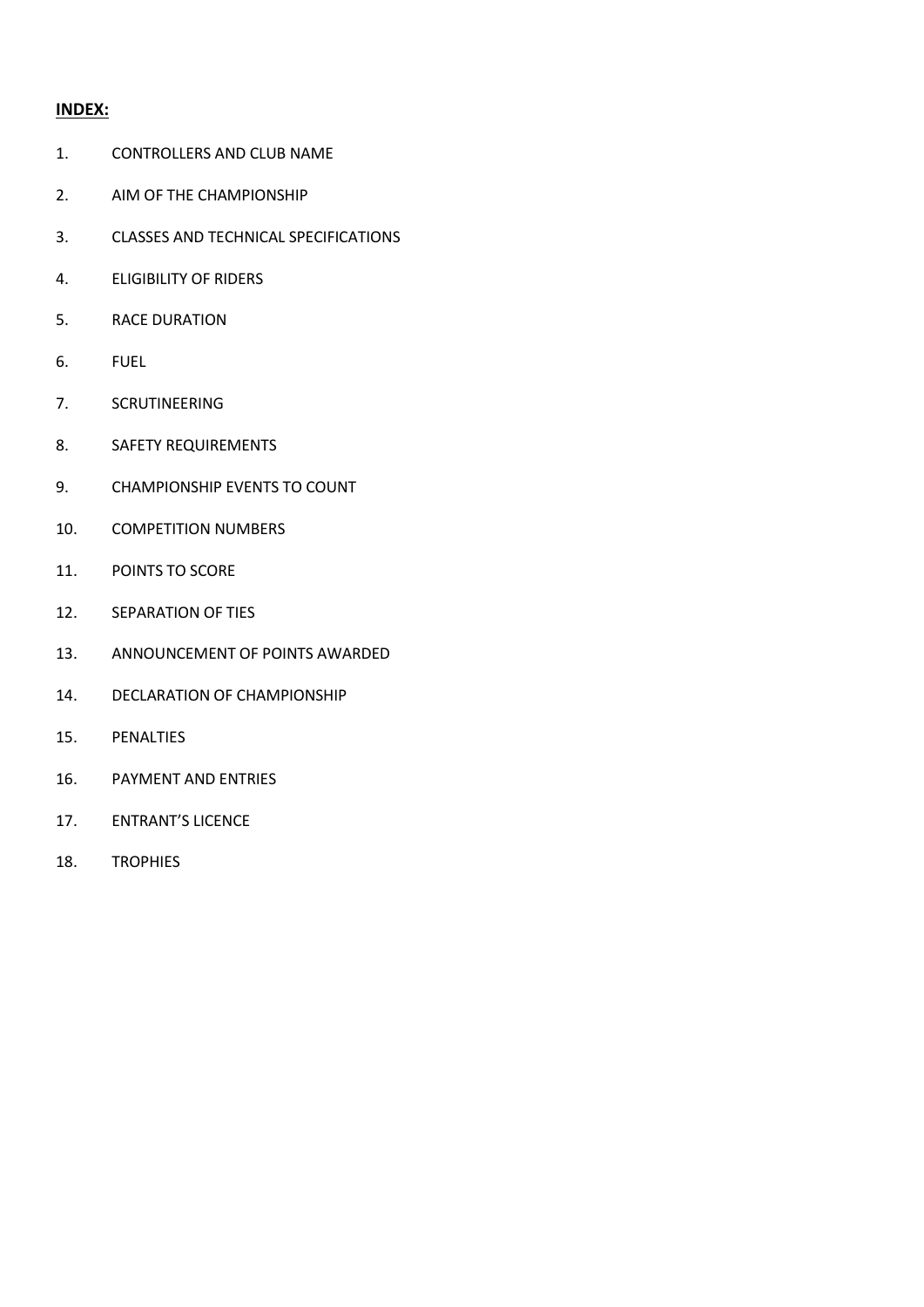**All race meetings shall be held under the 2022 Motorsport South Africa (MSA) General Competition Rules (GCR's), Standing Supplementary Regulations (SSR's), these Club Regulations, the event Supplementary Regulations (SR's) issued by the promoters / organisers and any APPLICABLE Circulars of MSA.** 

# **1. CONTROLLERS AND CLUB NAME**

Club Name: **Border Motocross Club** Controllers: **Border Motocross MX Committee**

# **2. AIM OF THE CHAMPIONSHIP**

The Border Motocross Club MX Committee at its sole discretion shall declare the winners of the 2022 Border Motocross Club Championship in the following classes; however, it is entitled to withhold such declaration from any competition, should circumstances warrant such action.

# **3. CLASSES AND TECHNICAL SPECIFICATIONS**

#### **3.1 50cc Novice**

- a) Open to competitors from the year of their  $4<sup>th</sup>$  birthday, to 31 December of the year in which their 9<sup>th</sup> birthday occurs.
- b) 2 Stroke air & water cooled not exceeding 52cc.
- c) Wheel size Rear 10" and Front 12".
- d) Non-Championship Class (non-scoring).
- e) 50cc Novice may be ridden in the first year in which a rider competes, up to the year in which their 9<sup>th</sup> birthday occurs.

#### **3.2 MX 50cc**

- a) Open to competitors from the year of their  $4<sup>th</sup>$  birthday, to 31 December of the year in which their 9<sup>th</sup> birthday occurs. *Please note that the age for female competitors will be from the year of their 4th birthday, to 31*
- *December of the year in which their 10th birthday occurs.*
- b) 2 Stroke water cooled not exceeding 52cc.
- c) Wheel size Rear 10" and Front 12".
- d) Carburettor size 19mm as per the motorcycle manufacturers specifications (stock).

# **3.3 MX 65cc Novice**

a) Open to competitors from the year of their  $7<sup>th</sup>$  birthday, to 31 December of the year in which their 12<sup>th</sup> birthday occurs.

*Please note that the age for female competitors will be from the year of their 7th birthday, to 31 December of the year in which their 13th birthday occurs.* 

- b) Clutch lever with gears not to exceed 65cc.
- c) Wheel size Rear 12" and Front 14".
- d) 65cc Novice may be ridden in the first year in which a rider competes, up to the year in which their 12<sup>th</sup> birthday occurs.
- e) Non-Championship Class (non-scoring).

#### **3.4 MX 65cc**

a) Open to competitors from the year of their  $7<sup>th</sup>$  birthday, to 31 December of the year in which their 12<sup>th</sup> birthday occurs.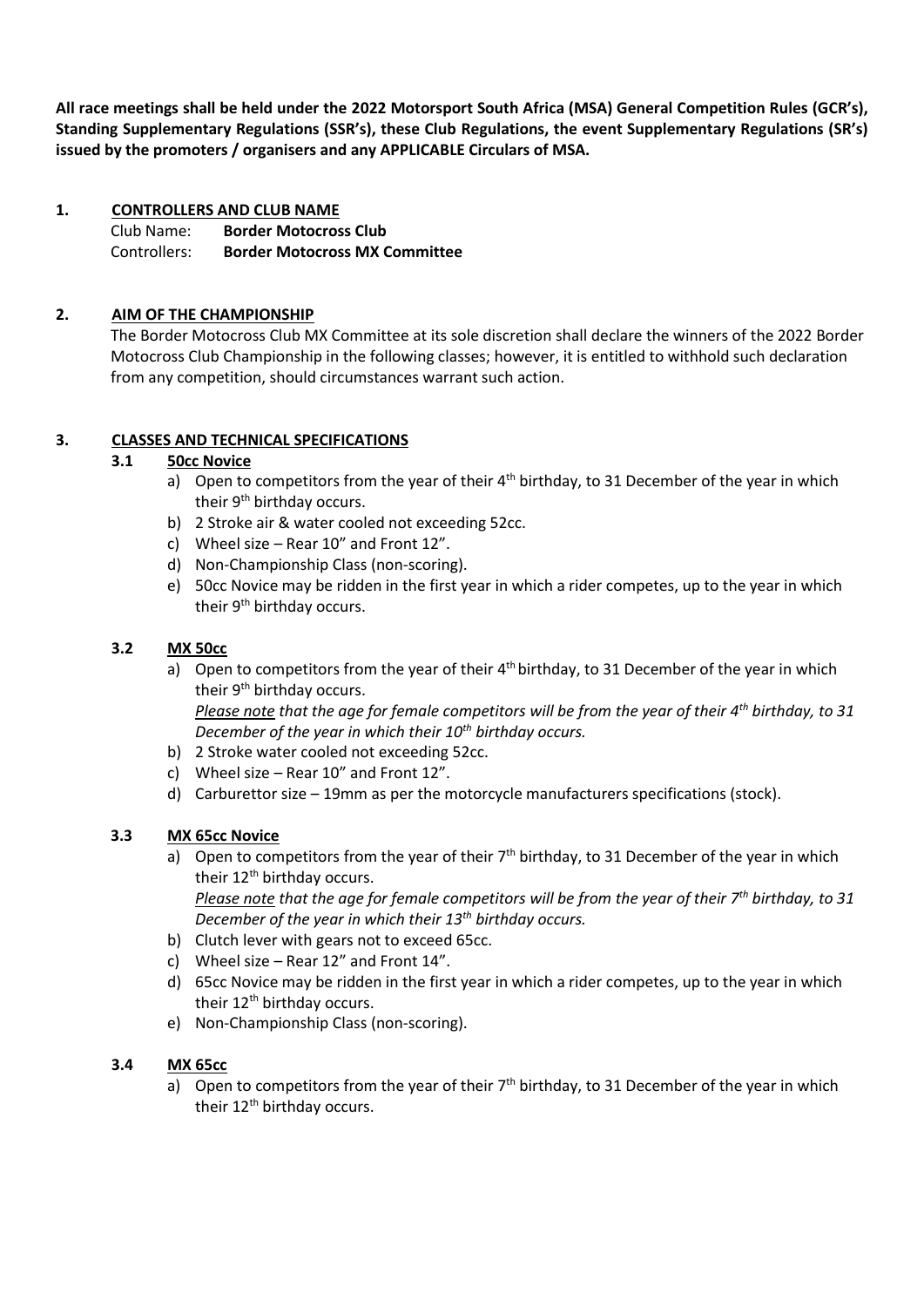*Please note that the age for female competitors will be from the year of their 7th birthday, to 31 December of the year in which their 13th birthday occurs.* 

- b) Clutch lever with gears not to exceed 65cc.
- c) Wheel size Rear 12" and Front 14".

#### **3.5 MX 85cc**

- a) Open to competitors from the year of their  $8<sup>th</sup>$  birthday, to 31 December of the year in which their 14<sup>th</sup> birthday occurs. *Please note that the age for female competitors are from the year of their 8th birthday, to 31 December of the year in which their 15th birthday occurs.*
- b) Wheel size Rear 14" and Front 17" or rear 16" and front 19"
- c) Will be bore and stroke to capacity only and no further restrictions will apply. 85cc 2 stroke. *PLEASE NOTE FOR THE 2023 SEASON:*

*Age – Open to competitors from the year of their 9th birthday to 31 December of the year in which their 14th birthday occurs.* 

*Please note that the age for female competitors will be from the year of their 9th birthday, to 31 December of the year in which their 15th birthday occurs.* 

#### **3.6 MX High School**

- a) Open to competitors from the year of their  $13<sup>*</sup>$  birthday, to 31 December of the year in which their 18th birthday occurs.
- b) 2 stroke motorcycles not exceeding 126cc.
- c) Wheel size Rear  $19'' / 18''$  and Front 21".

#### **3.7 MX2**

- a) Open to competitors from the year of their 15<sup>th</sup> birthday and older.
- b) 125cc 150cc 2 stroke & 250cc 4 stroke motorcycles.
- Wheel size Rear 19" / 18" and Front 21".

#### **3.8 MX1**

|  | Open to competitors from the year of their 16th birthday and older.                            |
|--|------------------------------------------------------------------------------------------------|
|  |                                                                                                |
|  | <del>_125cc 2 stroke = 300cc 2 stroke &amp; 250cc 4 stroke = 450cc 4 stroke motorcycles.</del> |
|  |                                                                                                |
|  | Wheel size - Rear 19" / 18" and Front 21".                                                     |
|  |                                                                                                |

# **3.7 MX Pro**

|                                                         | Open to riders from the year of their 15 <sup>th</sup> birthday and older on 125cc 2 stroke -150cc 2  |  |  |
|---------------------------------------------------------|-------------------------------------------------------------------------------------------------------|--|--|
|                                                         | stroke & 250cc 4 stroke motorcycles.                                                                  |  |  |
|                                                         | Open to riders from the year of their 16 <sup>th</sup> birthday and older on 125cc 2 stroke - 300cc 2 |  |  |
| stroke and 250cc 4 stroke - 450cc 4 stroke motorcycles. |                                                                                                       |  |  |
|                                                         | Wheel size - Rear 19" / 18" and Front 21".                                                            |  |  |

#### **3.8 MX3**

- a) Open to competitors from the year of their  $30<sub>th</sub>$  birthday and older.
- b) Wheel Size Rear  $19'' / 18''$  and Front 21".
- c) Motorcycles of unrestricted capacity.

#### **3.9 MX Enduro**

a) Open to riders from the year of their  $15<sup>th</sup>$  birthday – 125cc and over (must be competing in Enduro or Off Road locally).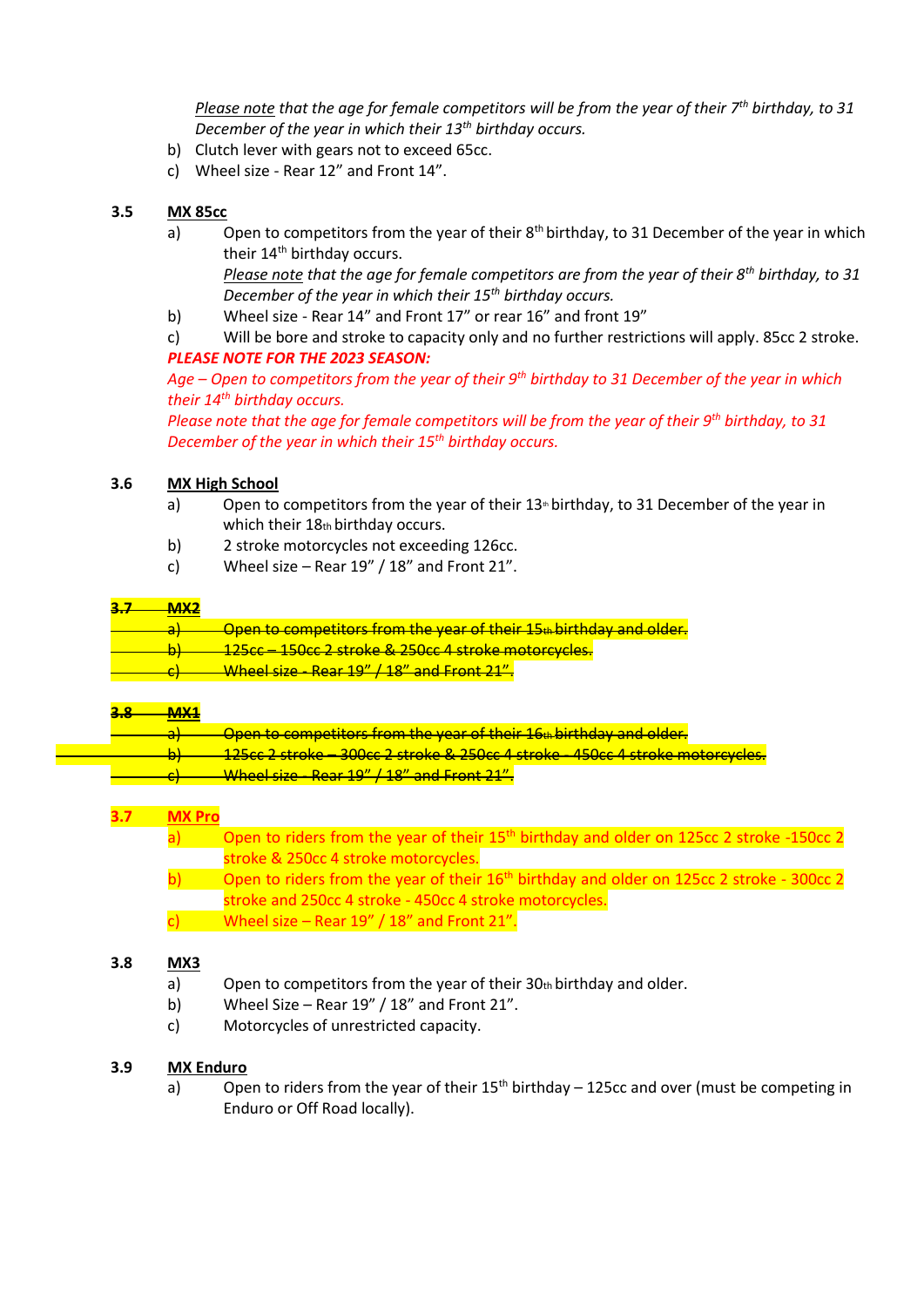- b) Motorcycles must be an Enduro motorcycle.
- c) No clearing of jumps allowed.
- d) Non-championship class.

# **3.10 SNR Support**

- a) Open to riders from the year of their  $16<sup>th</sup>$  birthday and older on 125cc 2 stroke 300cc 2 stroke & 250cc 4 stroke - 450cc 4 stroke motorcycles.
- b) Non-Championship Class
- c) Wheel size Rear 19"/18" and Front 21"

# **3.11 MX Ladies**

- a) Open to female riders from the year of their  $13<sup>th</sup>$  birthday. These riders can compete on motorcycles not exceeding 125cc 2 stroke.
- b) Open to female riders from the year of the  $15<sup>th</sup>$  birthday. These riders can compete on motorcycles not exceeding 150cc 2 stroke or 250cc 4 stroke
- c) Wheel size as per manufacturer specifications for the specific motorcycle size.
- d) Minimum of a MSA club MX licence is required to compete in this class.

# **4. ELIGIBILITY OF RIDERS**

The Championship shall be open to:

- 4.1 Border Motocross Club Members and only from date of membership.
- 4.2 No points scored during the racing year prior to becoming a member will count towards the Border Motocross Club Championships.
- 4.3 Holders of a valid MSA competition licence valid for Motocross.
- 4.4 Competitors complying with point 3 above being class and age specific.

# **5. RACE DURATION**

Races shall be run over a course with a maximum distance of between 800m and 1.2km for Junior Circuits and 1.2km and 1.8km for Senior Circuits. Refer to SSR 240 ii) of the 2022 MSA National Motocross SSR's.

# **6. FUEL**

Refer to SSR 255 in the 2022 MSA National Motocross SSR's.

# **7. SCRUTINEERING**

Refer to Motocross SSR 226 in the 2022 MSA National Motocross SSR's.

# **8. SAFETY REQUIREMENTS**

Refer to the SSR 225 and 228 in the 2022 MSA National Motocross SSR's.

# **9. CHAMPIONSHIP EVENTS TO COUNT**

The championship will comprise of seven (7) rounds of two (2) heats each per class, all heats will count.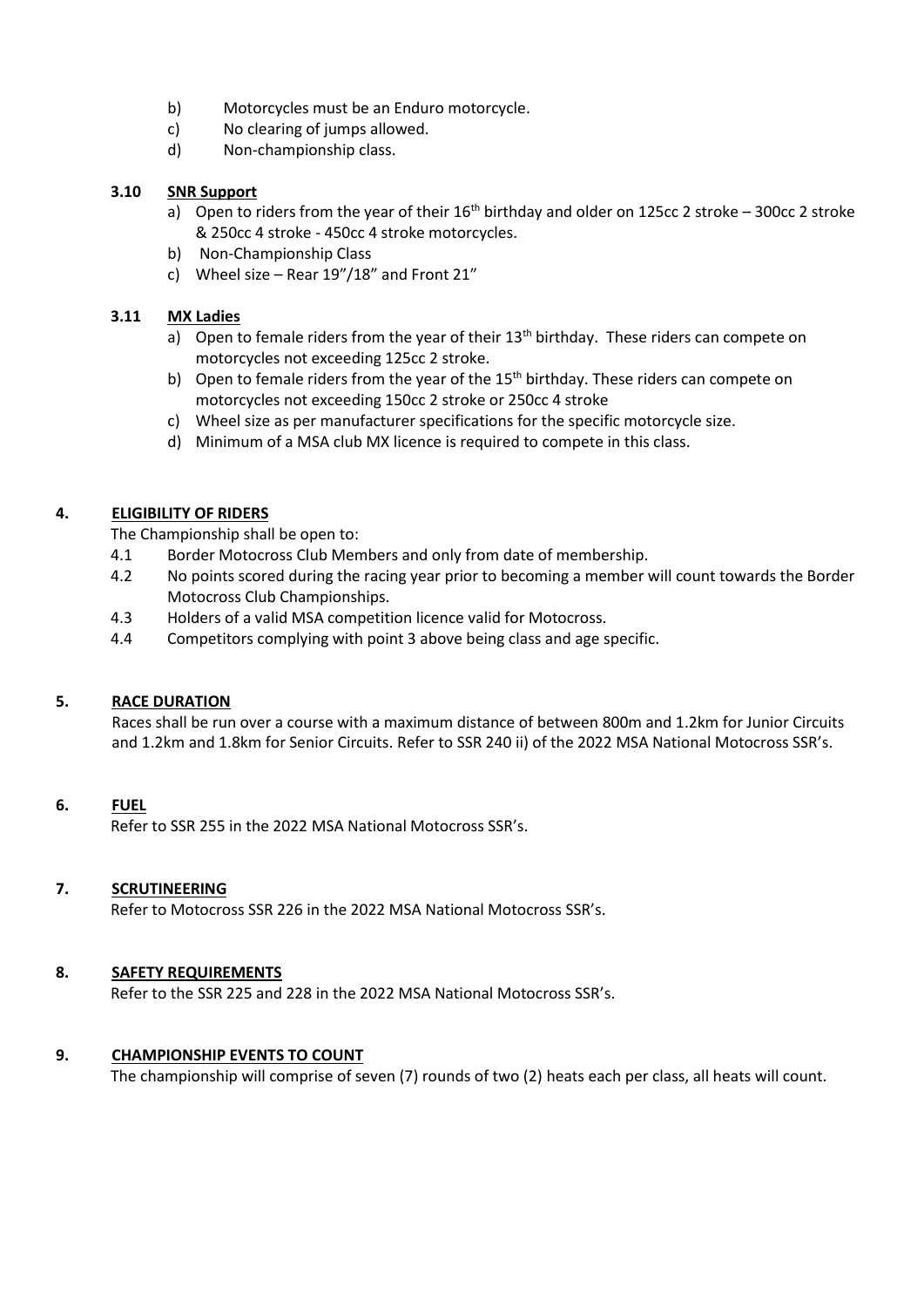#### **10. COMPETITION NUMBERS**

Competition numbers must be displayed in accordance with SSR 221 – 224 of the 2022 MSA National Motocross SSR's and applicable bulletins issued by MSA in ALL regards.

# **11. POINTS TO SCORE**

Refer to SSR 243 in the 2022 MSA National Motocross SSR's. Competing riders who are ineligible for the Club Championship will be ignored for the purpose of scoring Club Championship points. No race will score towards the Club Championship which fails to draw a minimum of 3 Club members' entries and starters for practice and for the first heat thereof. If a competitor is riding in a higher status event (by MSA selection), already participating in that championship, they will be awarded average points towards the Club Championship.

#### **12. SEPERATION OF TIES**

Refer Art 7 in the 2022 MSA National Motocross SSR's and if this is ineffective Border Motocross Club MX Committee will refer the matter to the Border Regional Committee for a final decision.

#### **13. ANNOUNCEMENT OF POINTS AWARDED**

Scoring for each race will be available for the Border Motocross Club Secretary on the Monday following the event. Any objections concerning the scoring must be in writing not later that the Friday following the Monday on which the scoring was available.

#### **14. DECLARATION OF CHAMPIONSHIP**

The Border Motocross Club MX Committee as its sole discretion is responsible for declaring the winners of The championship or to withhold such declaration.

#### **15. PENALTIES**

Refer to the 2022 GCR Handbook, 2022 MSA National Motocross SSR's and SR for the day's event.

# **16. PAYMENT AND ENTRIES**

Refer to SR's for each race date. Late entries, late payments and late arrivals for documentation will incur penalties. Any objection will be dealt with at the sole discretion of Border Motocross Club MX Committee. Proof of payment must be emailed to the Club. No previous entry from a previous race date or membership at the Club guarantees entry to all races.

#### **17. ENTRANTS LICENCES**

Where the entrant is NOT the rider, an entrants license must be obtained from MSA and submitted together with the entry form, failing which the Entrants name will not be published in the programme. All competitors to present licenses at documentation and to be a valid Club Member. **No verbal license numbers will be accepted. No license NO RIDE.**